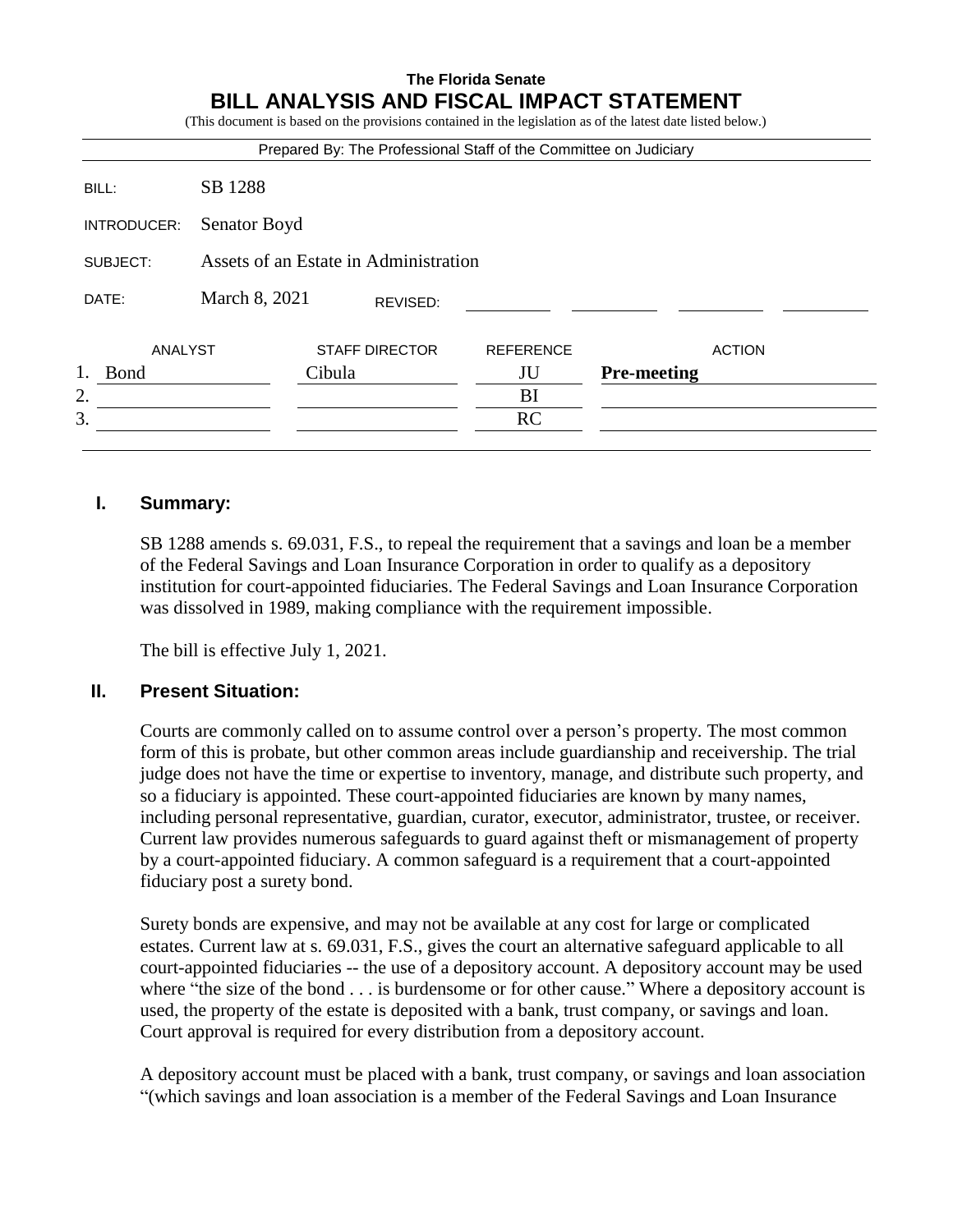Corporation and doing business in this state)" designated by the court, consideration being given to any bank, trust company or savings and loan association proposed by the officer.<sup>1</sup>

The requirement that a savings and loan be a member of the Federal Savings and Loan Insurance Corporation is problematic. The Federal Savings and Loan Insurance Corporation was dissolved in  $1989.<sup>2</sup>$ 

## **III. Effect of Proposed Changes:**

The bill amends s. 69.031, F.S., to remove the requirement that a savings and loan be a member of the Federal Savings and Loan Insurance Corporation in order to qualify as a depository institution for court-appointed fiduciaries.

The bill is effective July 1, 2021.

#### **IV. Constitutional Issues:**

A. Municipality/County Mandates Restrictions:

The bill does not require counties or municipalities to spend funds or limit their authority to raise revenue or receive state-shared revenues as specified in article VII, s. 18 of the Florida Constitution.

B. Public Records/Open Meetings Issues:

None.

C. Trust Funds Restrictions:

None.

D. State Tax or Fee Increases:

None.

E. Other Constitutional Issues:

None identified.

# **V. Fiscal Impact Statement:**

A. Tax/Fee Issues:

None.

 $\overline{a}$ 

 $1$  Section 69.031(1), F.S.

<sup>2</sup> Pub. L. No. 101–73, 103 Stat. 183 (August 9, 1989).